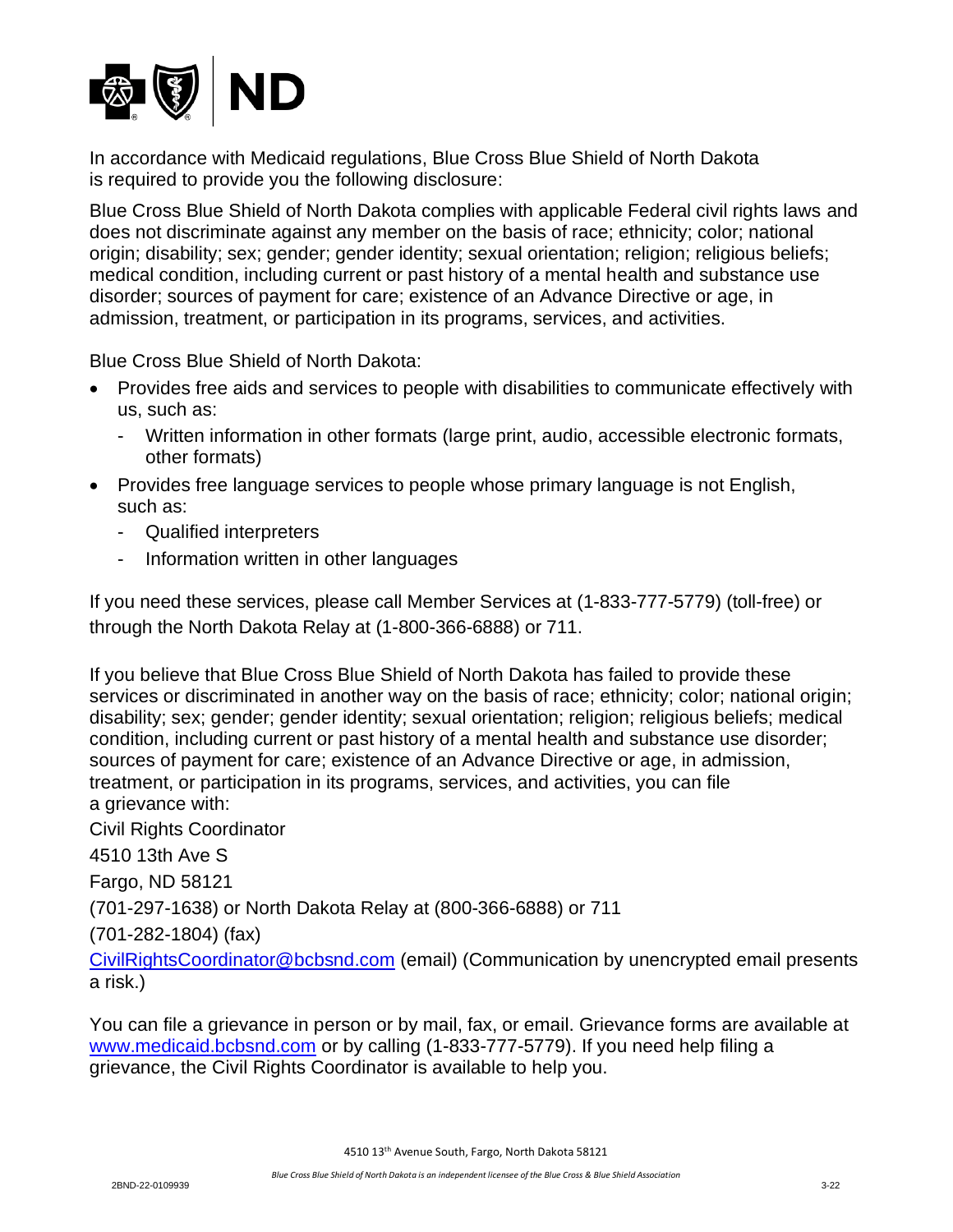You can also file a civil rights complaint with the U.S. Department of Health and Human Services, Office for Civil Rights electronically through the Office for Civil Rights Complaint Portal, available at *[https://ocrportal.hhs.gov/ocr/portal/lobby.jsf,](https://ocrportal.hhs.gov/ocr/portal/lobby.jsf)* or by mail or phone at:

U.S. Department of Health and Human Services 200 Independence Avenue SW. Room 509F, HHH Building Washington, DC 20201 800-368-1019 or 800-537-7697 (TDD)

Complaint forms are available at *<http://www.hhs.gov/ocr/office/file/index.html>*

# **Español (Spanish)**

ATENCIÓN: si habla español, tiene a su disposición servicios gratuitos de asistencia lingüística.

Llame al (1-833-777-5779) (TTY: 1-800-366-6888 o 711).

## **Deutsch (German)**

ACHTUNG: Wenn Sie Deutsch sprechen, stehen Ihnen kostenlos sprachliche Hilfsdienstleistungen zur Verfügung. Rufnummer: (1-833-777-5779) (TTY: 1-800-366-6888 oder 711).

# 中文 **(Chinese)**

注意:如果您使用繁體中文,您可以免費獲得語言援助服務。請致電 (1-833-777-5779)  $(TTY:1-800-366-6888 \n\ddot{\textbf{x}} 711)$ 

# **Oroomiffa (Oromo)**

XIYYEEFFANNAA: Afaan dubbattu Oroomiffa, tajaajila gargaarsa afaanii, kanfaltiidhaan ala, ni argama. Bilbilaa (1-833-777-5779) (TTY: 1-800-366-6888 ykn 711).

# **Tiếng Việt (Vietnamese)**

CHÚ Ý: Nếu bạn nói Tiếng Việt, có các dịch vụ hỗ trợ ngôn ngữ miễn phí dành cho bạn. Gọi số (1-833-777-5779) (TTY: 1-800-366-6888 hoặc 711).

# **Ikirundi (Bantu – Kirundi)**

ICITONDERWA: Nimba uvuga Ikirundi, uzohabwa serivisi zo gufasha mu ndimi, ku buntu. Woterefona (1-833-777-5779) (TTY: 1-800-366-6888 canke 711).

**(Arabic (**العربية ملحوظة: إذا كنت تتحدث اذكر اللغة، فإن خدمات المساعدة اللغوية تتوافر لك بالمجان. اتصل برقم (1-833-777-5779) )رقم هاتف الصم والبكم:

1-800-366-6888 أو711 (.

# **Kiswahili (Swahili)**

KUMBUKA: Ikiwa unazungumza Kiswahili, unaweza kupata, huduma za lugha, bila malipo. Piga simu (1-833-777-5779) (TTY: 1-800-366-6888 au 711).